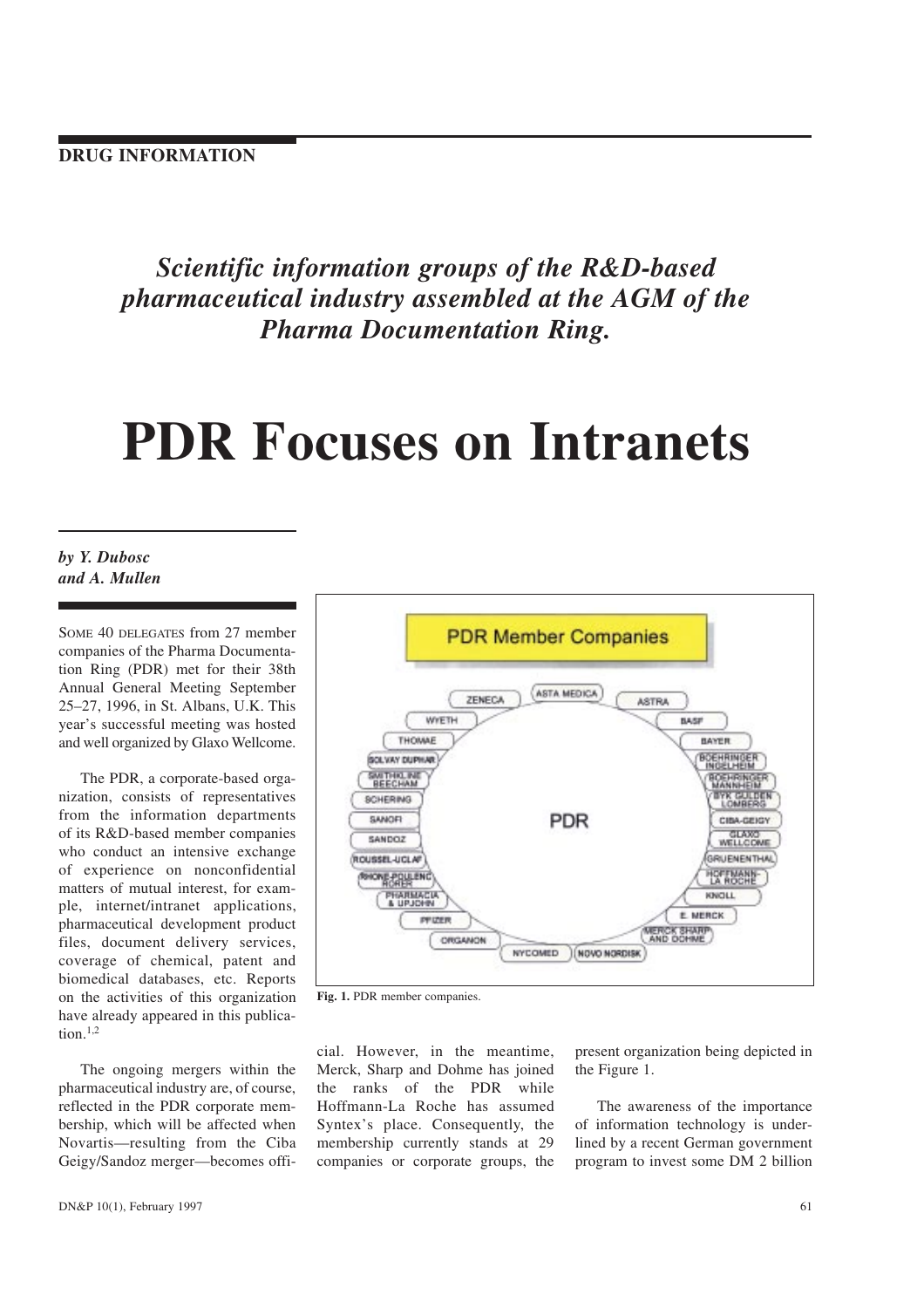

Fig. 2. Use of intranet technology within PDR companies.

to 1999 to facilitate access to scientific and technical information. "Information as Raw Material for Innovation" is one of the projects to be supported, along with others such as the networking of libraries and electronic publishing. A press release<sup>3</sup> on this project also cited that each working day over 20,000 scientific/technical publications are produced and, in addition, it was claimed that the volume of available scientific information is doubling roughly every five years.

The full impact of HUGO-the International Human Genome Project, mid-way through its realization-will be felt far beyond the year 2005, when we will glean further insights into the mechanisms of disease, understanding of targets and the design of suitable diagnostics and therapeutic agents. Information technology will play a major role in the exploitation of these findings.

The increasing workload faced by information departments of the pharmaceutical industry means that there is less time available for extramural activities. Nevertheless, as the PDR is very pragmatic in its outlook, it will continue to be a challenge to focus on matters of high relevance, ensuring that any efforts on behalf of the PDR are of real, measurable benefit to everyday work.

Some selected results of PDR surveys were presented at recent Nîmes International Chemical Information Meetings,  $4,5$  as well as at the 1996 Spring ACS Meeting.<sup>6</sup> Two publications, partly based on PDR work in the Drug Development Product Files area, are due to appear shortly.7,8

## Highlights from the AGM

There was an unusually high turnout of guest speakers at the meeting.9 Representatives from the British Library, Current Drugs, DIMDI, FIZ-Karlsruhe, STM Publishers International Association and TFPL all presented new upcoming projects and major developments as well as discussing joint initiatives with the PDR group.

## Information management

The core topic of information management was ably managed by Muriel Levenbach (Duphar) and Irmgard Fischli (Sandoz), covering both strategic and technical aspects of information management such as:

- strategic planning concepts for the next five years;
- knowledge management;
- <sup>l</sup> coordination of end-user feedback and internal marketing of information services;
- $\bullet$  promotion, distribution and constant reassessment of information services—the slogan being "promote or perish"; and

• total quality management (TQM) concepts and their implementation within the corporate environment of the pharmaceutical industry.

## Intranet/Internet activities

While the World Wide Web is being used as an additional information source within PDR companies,<sup>5</sup> the main attention of PDR companies is clearly focused on intranets (corporate-wide webs<sup>2</sup>), which offer tremendous potential for rationalization and ease of access to data. Figure 2 illustrates the present level of implementation of intranets among the 27 PDR companies present at the AGM.

While two thirds of PDR members are already operating intranets, most of the remaining companies plan to move into this area by the end of 1996 or in early 1997. Browser software (e.g., Netscape Navigator, Microsoft® Explorer) is already part of the standard software package of most PDR companies. One member company reported that "intranet use is exploding within the corporate environment," while another stressed "intranet will form the future strategic framework for the dissemination of information within the company." Another survey indicated that about half of the PDR companies were using Lotus Notes, but only about 15% of the members were using it intensively within R&D.

TABLE I: PDR TOPICS AND STATUS, SEPTEMBER 1996

| PDR TOPIC                                           | <b>COORDINATORS</b>               |
|-----------------------------------------------------|-----------------------------------|
| Biological Science-Systems and Databses             | Boehringer Mannheim/Byk Gulden    |
| <b>CD-ROM Databases</b>                             | Knoll/Pharmacia & Upjohn          |
| Chemistry Systems and Databases                     | Pfizer/Zeneca                     |
| Copyright Issues                                    | Glaxo Wellcome/Wyeth              |
| Document Delivery<br>(conventional + electronic)    | Thomae/SmithKline Beecham         |
| Drug Information Systems on<br>Development Products | Bayer/Schering                    |
| Economic and Commercial Data                        | Astra Arcus/Glaxo Wellcome        |
| <b>Information Management</b>                       | Sandoz/Solvay Duphar              |
| In-House Management of Databases                    | Astra Medica/Astra Charnwood      |
| Intranet/Internet                                   | Boehringer Mannheim/Nycomed       |
| Library Affairs                                     | BASF/Gruenenthal/Novo Nordisk     |
| Patents                                             | Rhône-Poulenc Rorer/Roussel Uclaf |
| Records Management                                  | Boehringer Ingelheim/Merck KGaA   |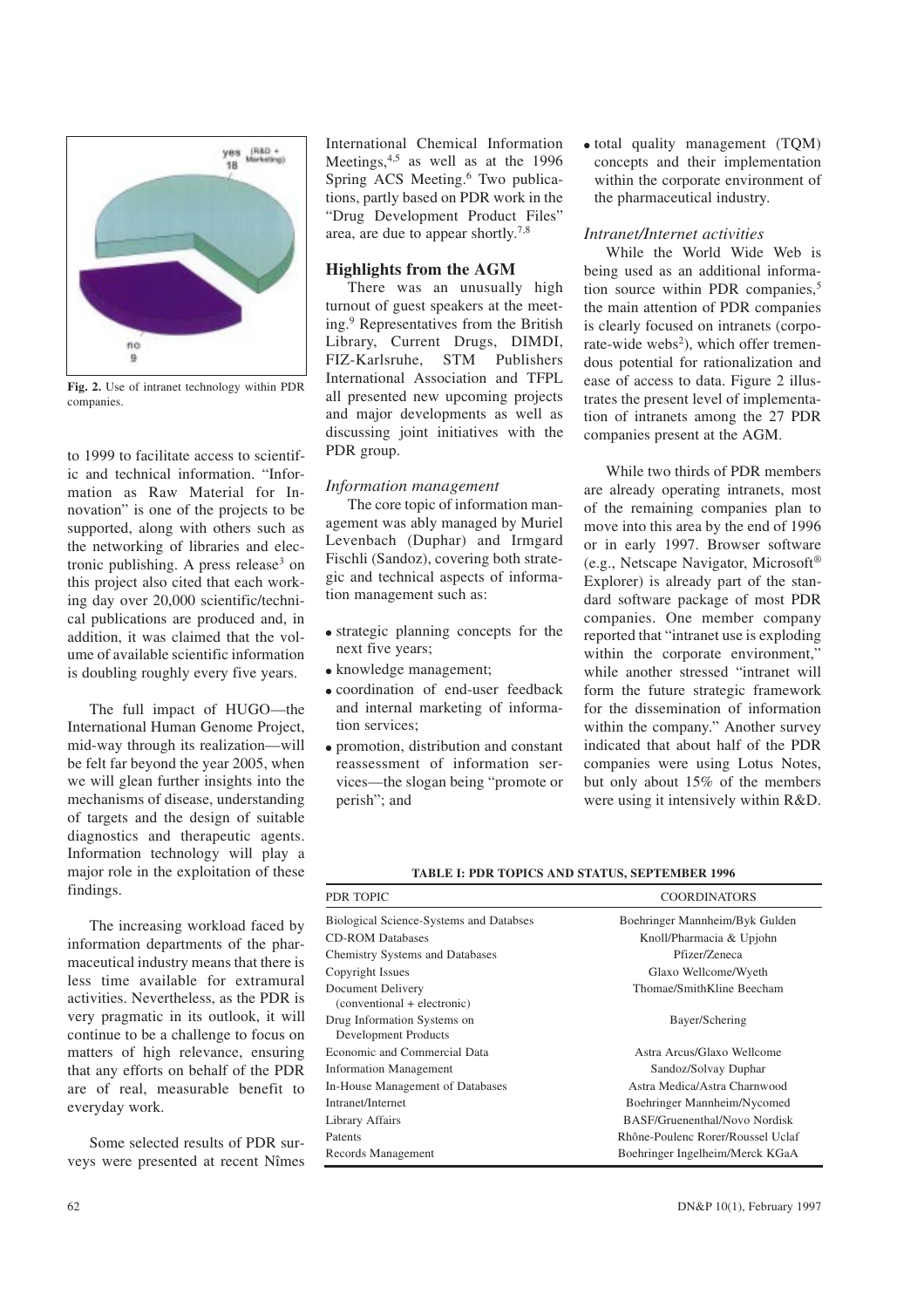The importance of intranet developments to the R&D-based pharmaceutical industry is underpinned by two events:

- a PDR Focus Group was established to approach specific database producers/publishers to stress the need for services (e.g., pharmacopeias, drug compendiums, etc.) in "structured" HTML formats for corporate intranets, to replace the present networking of CD-ROMs; and
- a planned special PDR Intranet Meeting in the spring of 1997 to study needs as well as approaches to technical problems together with discussing the results of the above survey.

## Selected PDR topics presented at the AGM

An overview of the current list of PDR topics and their coordinators is shown in Table I. Comments on some of the presentations of these topics are summarized below.

## CD-ROM databases

A survey on the relative merits of CD-ROM vs. intranet applications produced interesting results which clearly favored intranet applications, CD-ROMs being regarded (in the future) as a possible convenient delivery medium for intranets. Some PDR companies have already adopted this strategy. The elimination of networking problems with CD-ROMs through the widespread use of intranet technology was a prevailing theme.

## Copyright

In particular, the legal aspects of electronic publishing, digitization issues and internal use were discussed at length with a representative of the STM Publishers International Association with a view to establishing closer links between STM and PDR.

## Document delivery

Due to the numerous activities and different approaches made by suppliers, it is becoming increasingly difficult to maintain an adequate critical



Fig. 3. Competitor information sources on pharmaceutical development and launched products.

overview of the pros and cons of the various existing and potential options. Presentations were made by FIZ-Karlsruhe and the British Library. The PDR will continue to keep abreast of this area.

#### Drug information systems on development products

There was a review of the current usage of commercial drug information files among PDR companies; parts of this survey can be found in the literature.<sup>2,4,6-8</sup> The situation for the end user is made complex by the range of files of differing structures available for in-house use, a selection of which is depicted in Figure 3.8

This year's PDR survey on this topic indicated, in the main, that only six files of those depicted in Figure 3 have more than five installations within PDR companies. It is notable that,